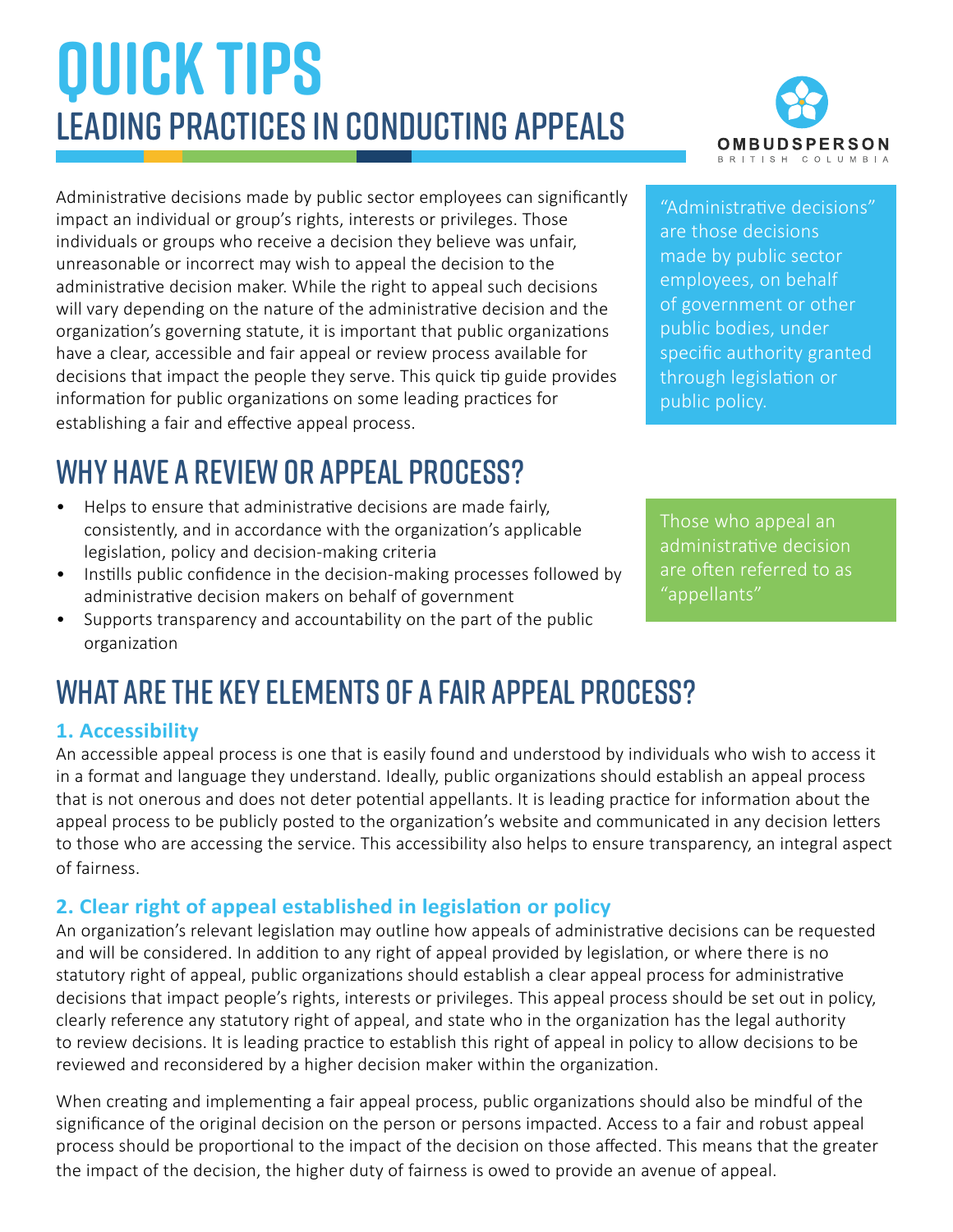#### **3. Clear and fair appeal procedures**

The appeal process itself must be clear and fair to potential appellants and should address:

- who may request an appeal
- what kinds of administrative decisions can be reviewed or appealed, including any specific grounds for appeal
- whether an appeal should automatically be available as a right, or whether there must be specific conditions met in order to proceed with an appeal – for example, new information becoming available which could have affected the outcome of the original decision
- who has the authority to consider an appeal under the applicable legislation or policy, including the

name of the position or committee who will conduct the review

- how a person can request an appeal and the specific steps involved, including how to submit information to the decision maker on appeal
- how the appeal will be conducted, such as through an in-person hearing, written submissions (or both), and how the person will have an opportunity to be heard in the process
- how your organization will ensure an unbiased decision maker will be assigned to consider the appeal
- relevant information about confidentiality and information sharing during the appeal process
- the possible outcomes of an appeal (for example, will the reviewer have authority to confirm, reverse or amend the original decision, or will they send it back to the original decision maker for reconsideration?)
- any time limits associated with the appeal process, such as when an individual must request an appeal, and when they must submit all evidence to be considered by the decision maker

### Complaints vs. Appeals

*It is important to distinguish, in policy and in practice, between a general complaint about an organization's services to the public versus a person's right of appeal of an administrative decision made by an organization or their staff. While an appeal process can evaluate and reconsider an administrative decision on the basis of clear grounds for appeal set out in legislation or policy, a general complaints process can respond to concerns from service users about other matters, such as complaints about staff conduct, delays in process, or other service quality issues. Ideally, organizations should have both an appeal process for any administrative decisions that impact people's rights, interests or privileges, as well as a complaints handling process formalized by policy to receive general feedback and seek continuous improvement on the quality of the organization's services to the public.*

#### **4. Clear grounds for appeal**

Grounds for appeal are the reasons for the appeal. Appellants must have a valid reason for appealing an administrative decision beyond just disagreeing with the decision, and must be able to outline their specific concerns about the substantive decision or process followed by the original decision maker. A good appeal process is one that has identified grounds for appeal listed in a way that is clear and accessible. The grounds for appeal may be either provided by the relevant legislation and/or formalized in policy. In the absence of a legislated right of appeal, some considerations to keep in mind when deciding on what basis an appeal may be initiated include:

- whether an appeal is automatically granted when new information or evidence comes to light that was not available at the time the original decision was made
- whether a fair process was followed in making the original decision for example, if the person can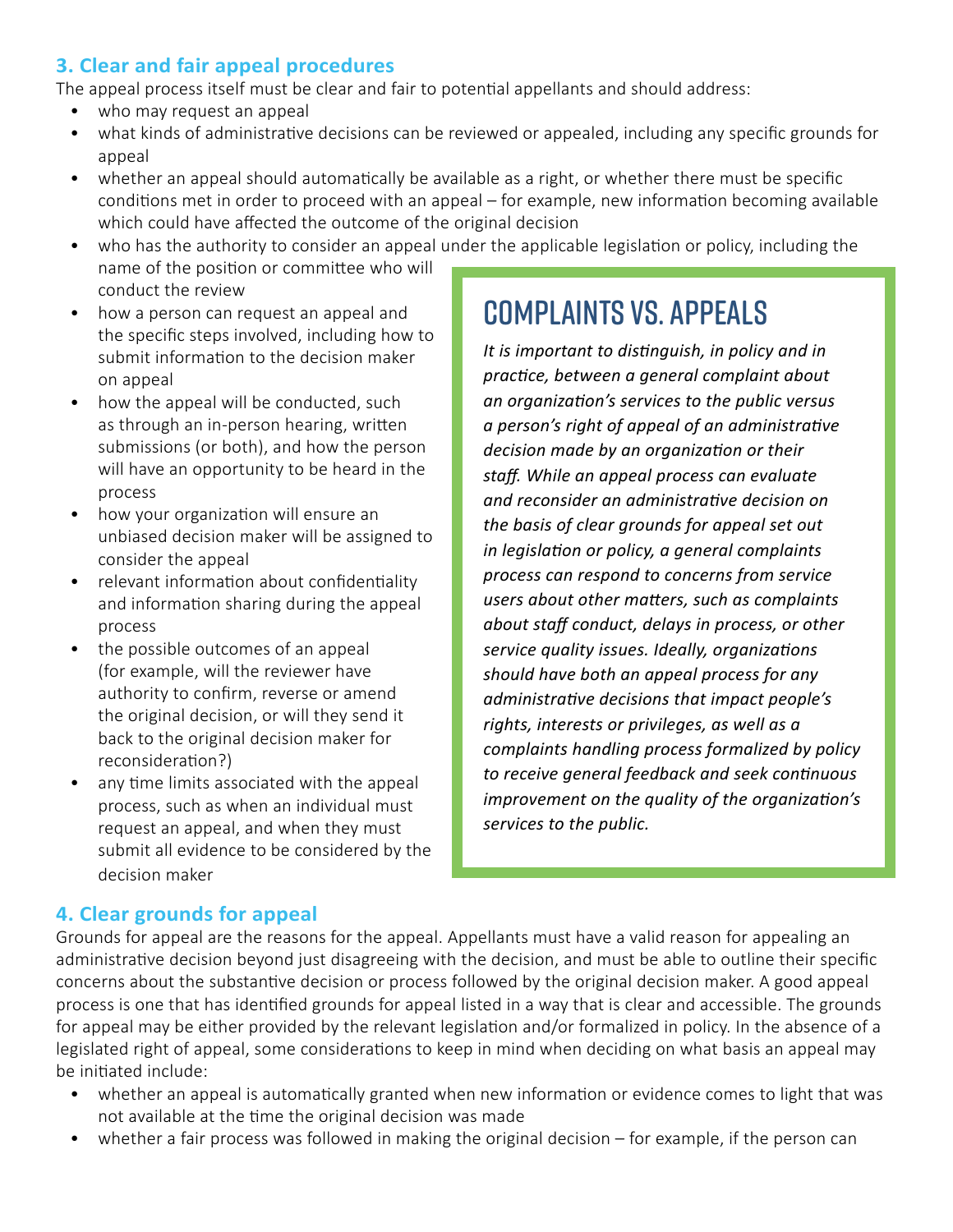demonstrate they did not have an opportunity to be heard or have access to an unbiased decision maker in the original decision, they should have an opportunity to appeal the decision

• the extent to which your organization will permit appeals based on procedure or process followed, or only on points of law – for example, the possibility of an incorrect interpretation or application of the governing statute or policy

#### **5. An impartial decision maker**

The decision maker on appeal must be impartial to the parties to the case and the issue being decided. They should not have had any prior involvement with the original decision and should not pre-judge the matter. They should come into the appeal process with an open mind and no preconceptions of the preferred outcome of the appeal.

#### **6. Adequate reasons**

Decisions that impact a person or group's rights, interests or privileges, whether these decisions are interim, final, or appeal decisions, should be communicated promptly to the affected party, along with understandable reasons for the decision. Failure to provide adequate reasons for administrative decisions may be grounds for appealing the decision to a higher decision maker.

Reasons for administrative decisions and final decisions on appeal must clearly state:

- a list of all of the evidence considered by the decision maker relevant to the decision
- how it was analyzed in accordance with the applicable legislation, policy and decision-making criteria
- how the decision maker resolved any conflicting evidence
- the decision that was ultimately reached based on this analysis

Providing adequate reasons helps the individual or group who is impacted to understand the decision. If individuals understand the reasoning behind an administrative decision, they are more likely to accept it, even if they do not agree with the outcome.

### Additional levels of appeal or options for external review

If an appellant continues to be dissatisfied with the decision at the conclusion of an appeal process, they should be provided with written information about further review options available. These additional options may include an appeal to a higher level of the organization, an option for external review such as through a tribunal or court, and/or a referral to the Office of the Ombudsperson or other applicable oversight body.

Judicial review, when a court is asked to review decisions made by government decision makers, is an option that may be available to some appellants; however, this avenue can often be complex, costly and time consuming.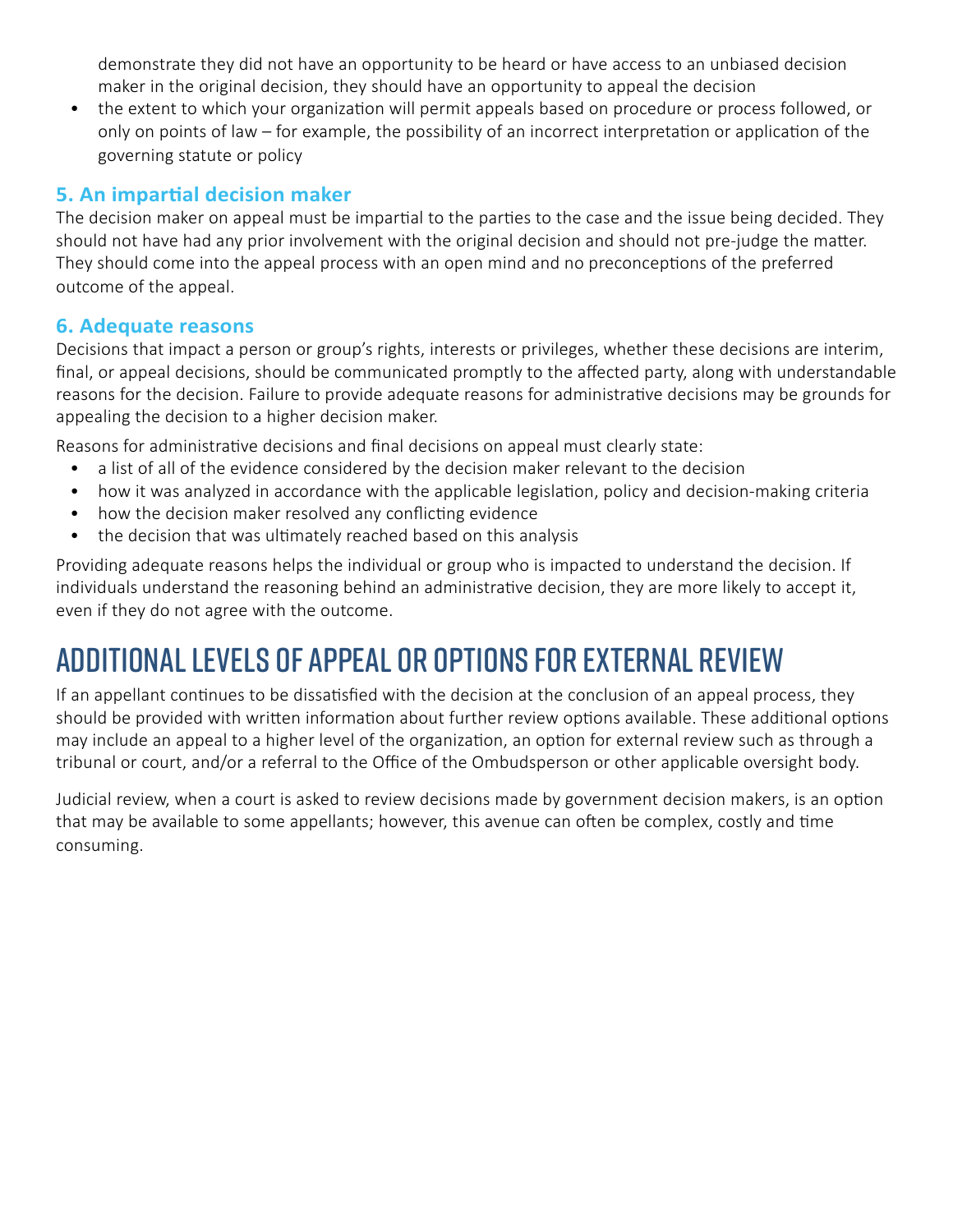### **What is judicial review?**

Judicial review is the way in which courts supervise the decisions of administrative decision makers. Canadian courts generally limit access to judicial review of administrative decisions to whether the decision maker failed to fulfill their duty of procedural fairness or whether there was a substantive error with the decision, such as an error of legal interpretation, an error in a finding of fact, or a jurisdictional error. When completing their review, there are two general ways in which courts will assess the administrative decision, also called "standards of review".

 A recent case at the Supreme Court of Canada, *Canada (Minister of Citizenship and Immigration) v.*  Vavilov,<sup>1</sup> determined that courts will begin with the presumption that reasonableness is the appropriate standard of review to use in all cases. However, courts can use the correctness standard of review in certain situations. The difference between the two standards of review is:

- **• Reasonableness** Courts will look to whether the administrative decision was reasonable, considering both the outcome of the decision and also the process followed by the decision maker in reaching it. Reasonable decisions are transparent, intelligible, and justified. The reasoning and chain of analysis used to make the decision should be clear and understandable. Courts will begin a review of the reasonableness of a decision by looking at the reasons for it.
- **• Correctness** This standard of review may be used when the applicable legislation requires a higher level of review, such as by a court. It may also be used when a court determines that certain legal questions arise in how the legislation was applied in a case and the court must have the final word on the matter.<sup>2</sup> When using the correctness standard, a court will complete its own analysis to determine whether the administrative decision was correct.<sup>3</sup> They will do so by reviewing the facts and the relevant law.

It is also important to note that in British Columbia, the *Administrative Tribunals Act* may provide important guidance to courts about which standard of review to use when reviewing a particular administrative decision.

#### **More information and additional resources are available on our website: [www.bcombudsperson.ca](http://www.bcombudsperson.ca).**

1 *Canada (Minister of Citizenship and Immigration) v. Vavilov,* 2019 SCC 65, [2019] 441 D.L.R. (4th) 1. 2 *Ibid.* 3 *Dunsmuir v. New Brunswick,* 2008 SCC 9, [2008] 1 S.C.R. 190.



The Office of the Ombudsperson is an oversight office, independent of government, that investigates complaints about administrative unfairness and makes recommendations for system-wide improvements. The office also offers advice and investigates allegations of serious wrongdoing from BC public servants. Our Consultation and Training Team offers educational webinars, training workshops and individual consultation with public organizations to support fairness and continuous improvement across the public sector. For more information, please contact us at consult@bcombudsperson.ca.